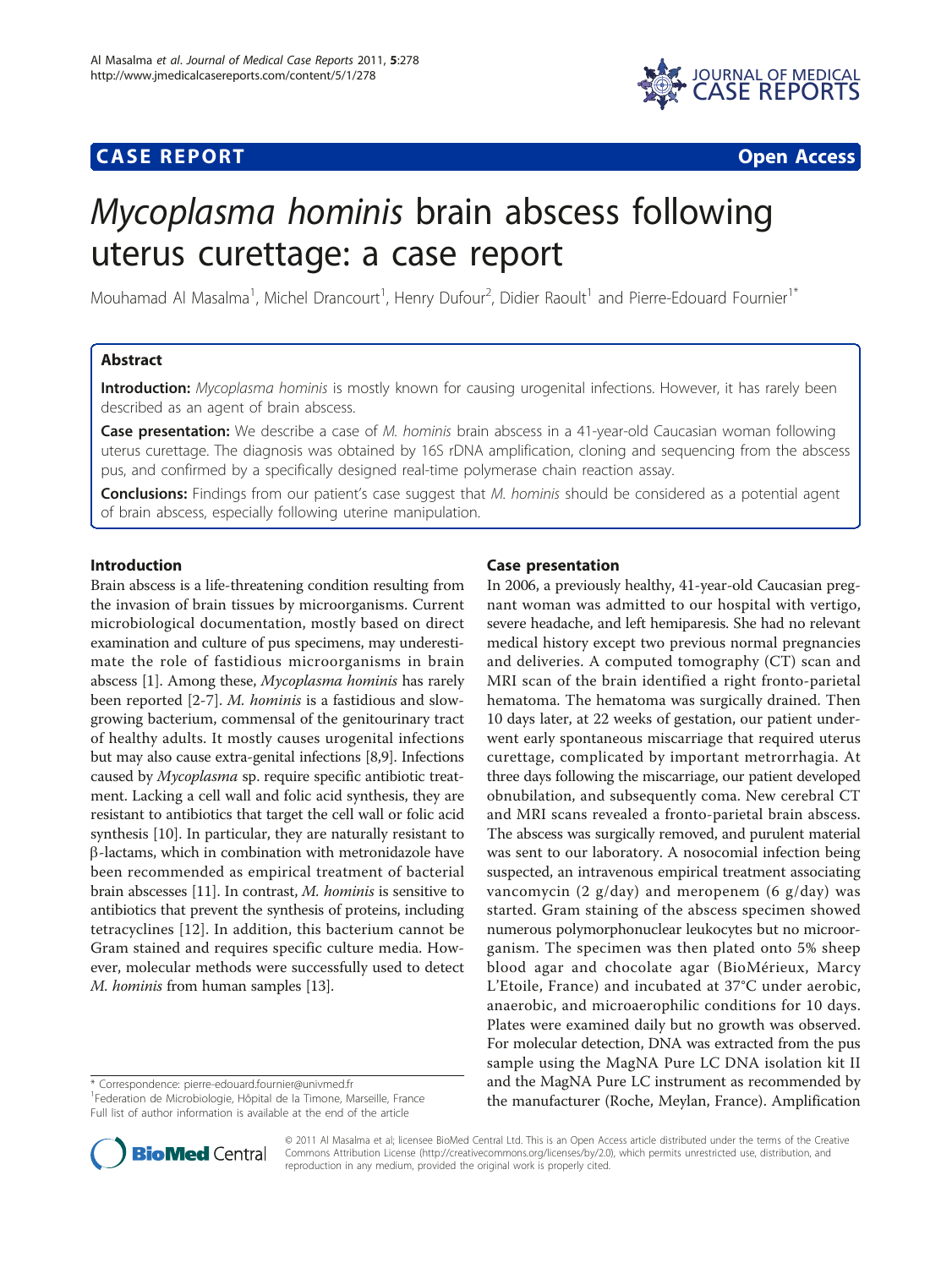and sequencing of the 16S rDNA gene were performed using broad range primers as previously described [[14\]](#page-2-0). By comparison with sequences from GenBank, the sequence obtained from the polymerase chain reaction (PCR) product (1,475 bp) was 100% identical to that of  $M$ . hominis (GenBank accession number [AF443616](http://www.ncbi.nih.gov/entrez/query.fcgi?db=Nucleotide&cmd=search&term=AF443616)). As a consequence, the antibiotic treatment was changed to doxycycline, 200 mg/day for 12 weeks. Our patient recovered rapidly. On follow-up, she remained asymptomatic six months after the discontinuation of antibiotics. In order to determine whether the infection was monomicrobial or polymicrobial, the PCR amplicon was subsequently cloned into Escherichia coli using the pGEM-T Easy Vector System (Promega, Charbonnières, France). A total of 100 clones were analyzed by sequencing. Only 16S rDNA from M. hominis was detected in the 100 clones. The identification of M. hominis in our patient and the previously published cases motivated the development of a specific real time-PCR (RT-PCR) assay for this bacterium. 16S rDNA was selected as target. Using the Primer Express software (Applied Biosystems), specific primers and probes were designed as follows: MHMGB16Sd (5'-TGT TAT AAG GGA AGA ACA TTT GCA AT-3'), MHMGB16Sr (5'- GCC ATC GCT TTC TGA CAA GG-3') and MHMGB16S probe (FAM-AAA-TGA-TTG-CAG-ACT-GAC-MGB) respectively. RT-PCR was performed using a LightCycler (Roche). The PCR mix consisted of 4 μL of pus DNA, 10 μL of Quantitect Probe PCR Master Mix (Qiagen, Courtaboeuf, France), 20 pM of each primer (Eurogentec, Seraing, Belgium), 0.5 μL of Uracil DNA glycosylase (Invitrogen), 0.5 μL of 3.125 μM MHMGB probe (Applera), and  $4 \mu L$  of water. DNA was amplified using the following cycling parameters: heating at 50°C for 2 minutes, and then at 95°C for 15 minutes, followed by 50 cycles of a two-stage temperature profile of 95°C for one second and 60°C for 45 seconds. The specificity of the primers and probes was tested using BLAST [http://blast.ncbi.](http://blast.ncbi.nlm.nih.gov/) [nlm.nih.gov/](http://blast.ncbi.nlm.nih.gov/) and by tentatively amplifying DNA from 24 distinct Mycoplasma species. The system was found to be specific to M. hominis, as no amplification was obtained from any other mycoplasmal or human DNA. For our patient, positive amplification was obtained after 22 PCR cycles. Negative controls remained negative.

## **Discussion**

M. hominis frequently colonizes the lower genitourinary tract of women [[15](#page-2-0)]. Host predisposing factors such as immunosuppression, malignancy, trauma, and manipulation or surgery of the genitourinary tract are considered as risk factors of extra-genital infections. It was notably demonstrated that blood spread of mycoplasmas may follow urinary tract catheterization or lithiasis [\[16](#page-2-0)]. To the best of our knowledge, M. hominis has previously been reported in only six patients as a cause of brain abscess [[2](#page-2-0)-[7\]](#page-2-0) (Table 1). In the three female patients, M. hominis infection complicated a traumatic or spontaneous brain hematoma in a context of normal vaginal or cesarean delivery [[2](#page-2-0),[3,7](#page-2-0)]. In the two male adult patients, the M. hominis infection complicated a head trauma in the context of urinary tract catheterization [[4,5\]](#page-2-0). In female patients, the most likely source of M. hominis was the genital tract whereas it was the urinary tract in men. The most recent patient, a three-week-old baby, most likely acquired the *M. hominis* infection from passage through the maternal birth canal [\[6\]](#page-2-0). In our patient, we assume that the source of infection was the genital tract, as our patient underwent uterine curettage. It should be noted that in most cases, M. hominis superinfected a brain hematoma. By searching the literature for other cases of M. hominis infection of hematomas, we found six articles describing patients who had developed infection of abdominal, peri-nephric, thigh or retroperitoneal hematomas following genitourinary invasive procedures [[17-22\]](#page-2-0) (Table [2\)](#page-2-0). In an additional patient, infection complicated a peri-hepatic hematoma but the origin of infection was not identified [[23\]](#page-2-0). Therefore, M. hominis appears to have a particular ability for superinfecting hematomas, in particular following genitourinary tract invasive procedures.

In addition, as previously reported [[4](#page-2-0)], bacterial culture and Gram staining results remained negative. M. hominis was only detected by PCR. In addition, in an effort to reduce the diagnostic delay, we developed a specific RT-PCR for M. hominis. This test provides a rapid alternative not only to culture but also to broadrange 16S rRNA PCR and sequencing detection, and may enable rapid antibiotic treatment adaptation.

Table 1 Epidemioclinical features of previously reported patients with Mycoplasma hominis brain abscess

| Sex/age   | <b>Medical history</b>                                              | <b>Identification</b> | Reference         |  |
|-----------|---------------------------------------------------------------------|-----------------------|-------------------|--|
| M/29      | Traumatic brain hematoma and urinary tract catheterization          | Culture               |                   |  |
| M/40      | Head trauma and urinary tract catheterization                       | <b>PCR</b>            | $[4]$             |  |
| F/22      | Brain hematoma following normal vaginal delivery                    | Culture               | [7]               |  |
| F/17      | Subdural hematoma following normal full term pregnancy and delivery | Culture               | $\lceil 2 \rceil$ |  |
| F/32      | Subdural hematoma following cesarean delivery                       | Culture               | [3]               |  |
| M/3 weeks | Normal full term pregnancy and delivery                             | <b>PCR</b>            | [6]               |  |

PCR = polymerase chain reaction.